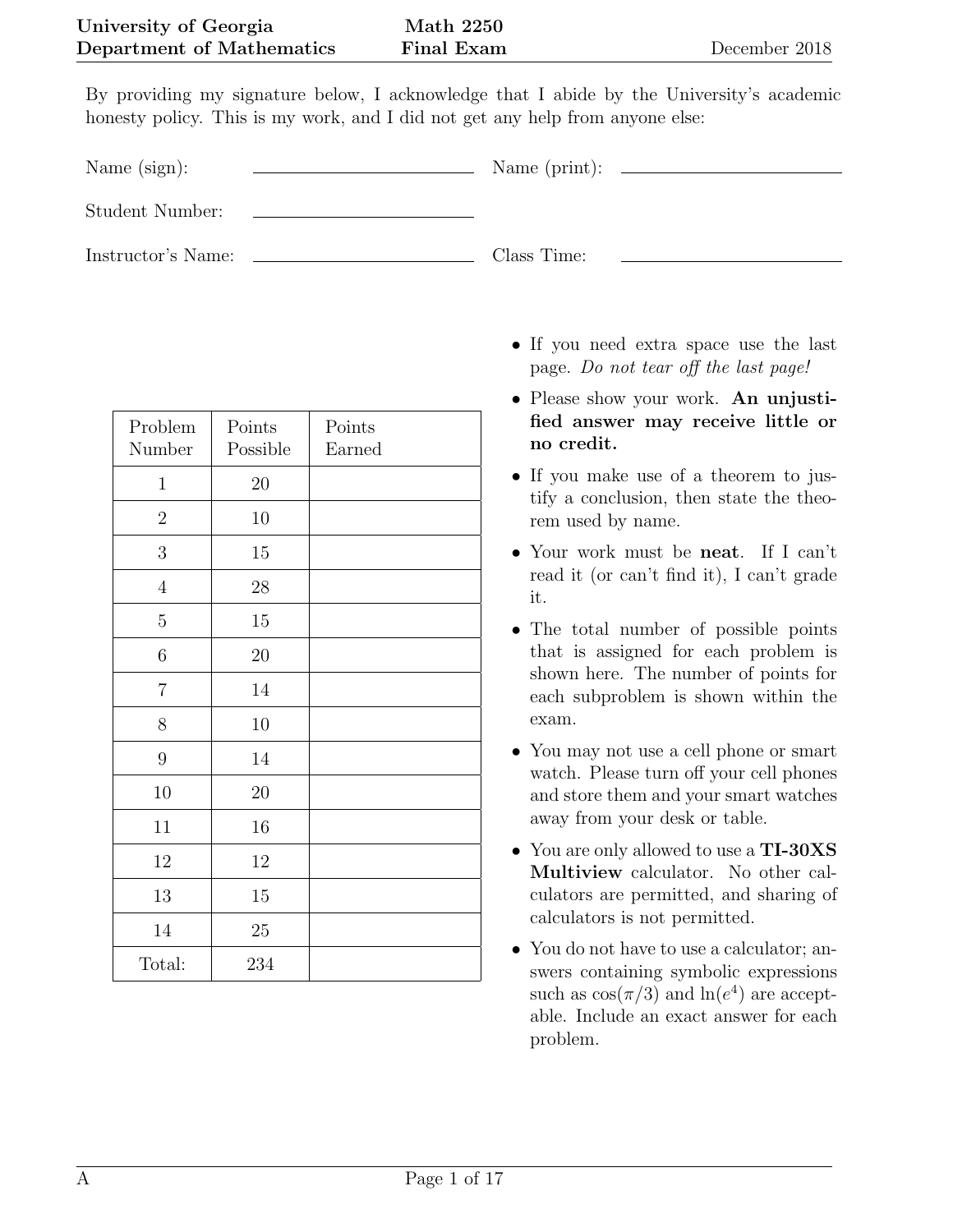- <span id="page-1-0"></span>1. Determine the following limits; briefly explain your thinking on parts (b) and (c). If you apply L'Hopital's rule, indicate where you have applied it and why you can apply it. Print your final answer in the box provided.
	- (a) [6 pts] no explanation needed:  $\lim_{x \to -1} (x^7 4x + 2)$





answer: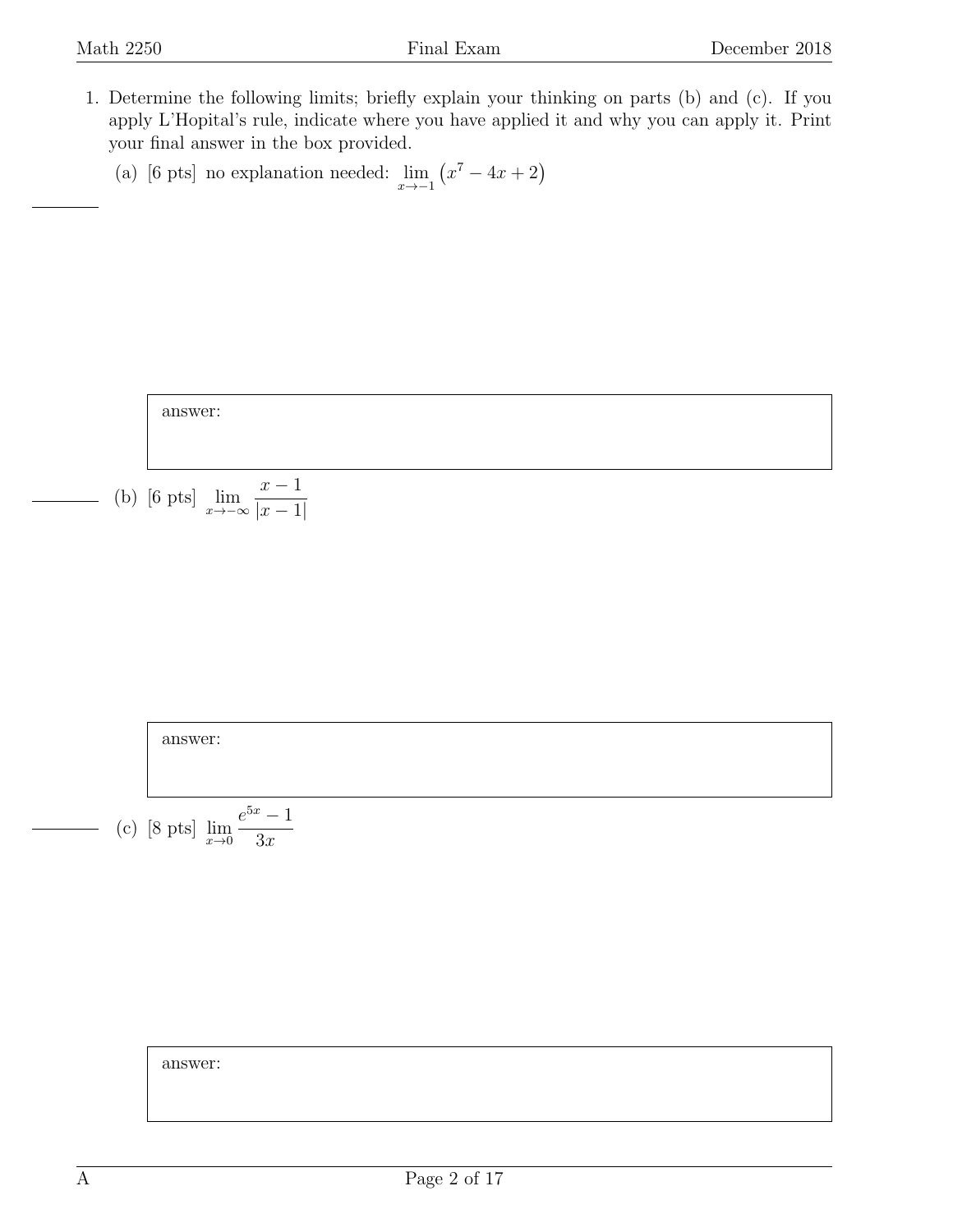<span id="page-2-0"></span>2. [10 pts] Determine whether the function below is continuous at  $x = 3$ . Use the definition of continuity to explain your answer.

$$
f(x) = \begin{cases} 4x - 6 & \text{if } x \le 3 \\ \frac{\sqrt{x} - \sqrt{3}}{x - 3} & \text{if } x > 3 \end{cases}
$$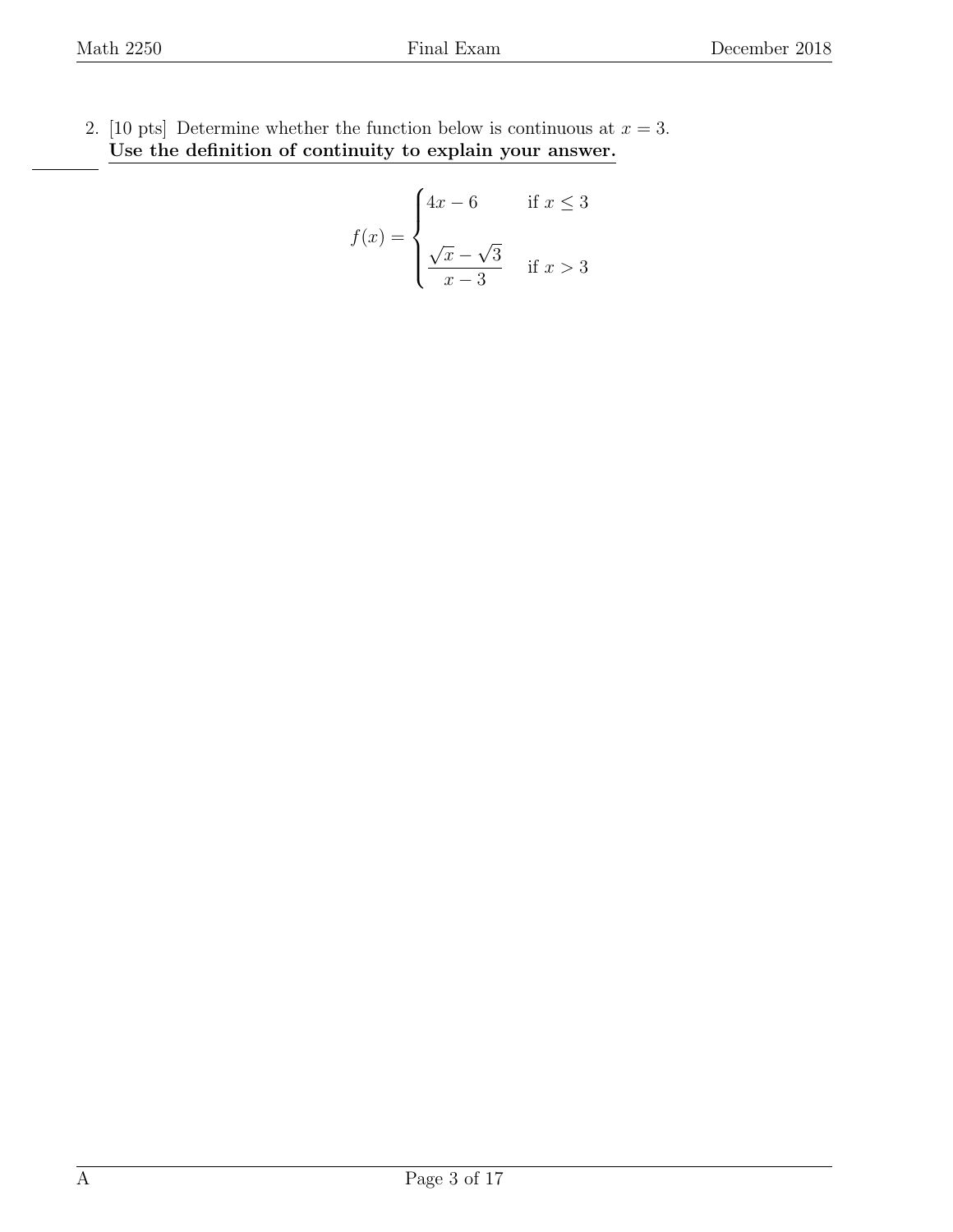<span id="page-3-0"></span>3. (a) [5 pts] State the limit definition of the derivative of  $f(x)$ .

(b) [10 pts] Use the limit definition of the derivative to determine the derivative of  $f(x) = \frac{1}{1+x^2}$  $1+2x$ . (No points will be awarded for the application of differentiation rules.)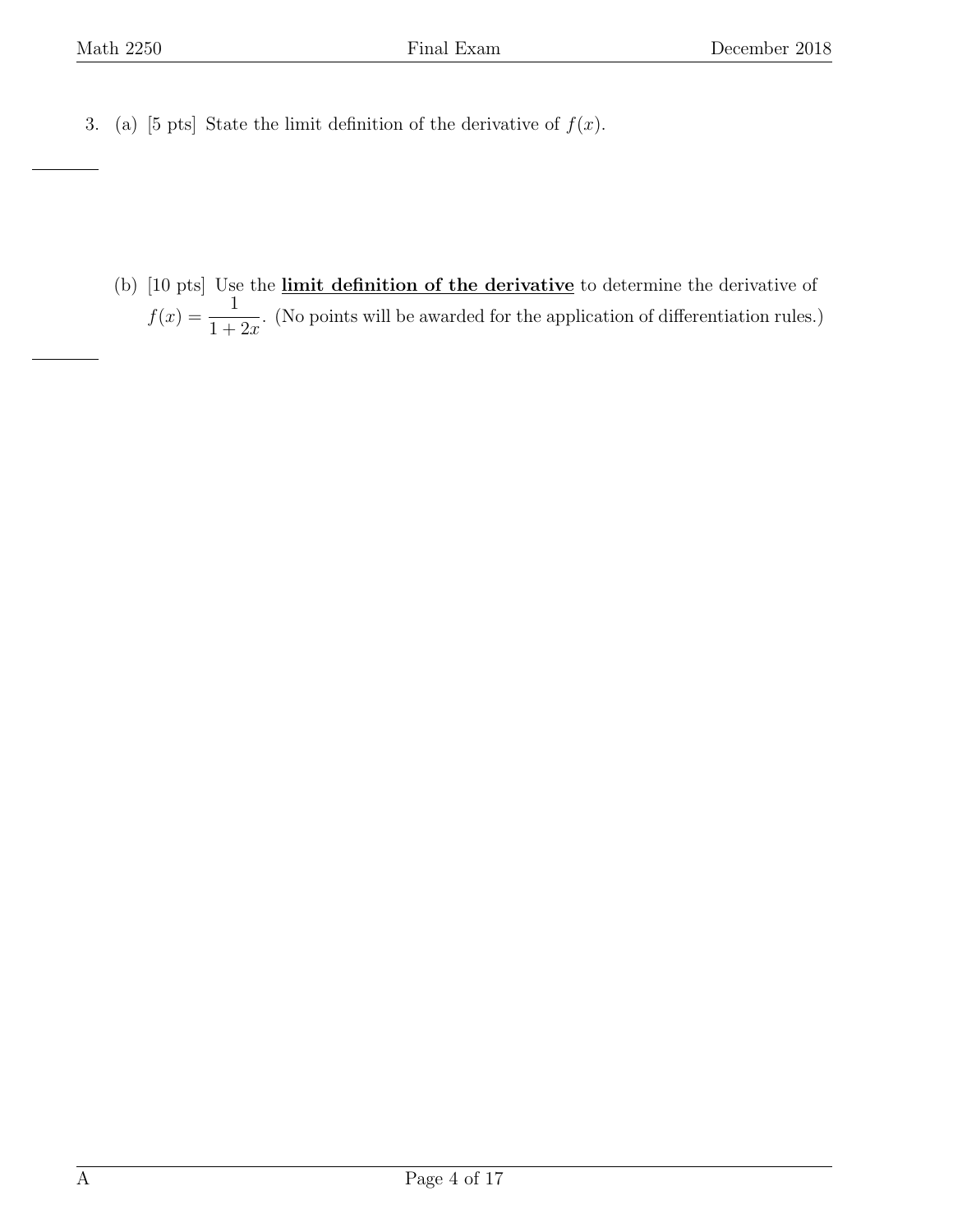$\sqrt{ }$ 

<span id="page-4-0"></span>4. Determine the first derivative of each of the following functions. Print your answer in the box provided. You do not have to simplify your answers or explain your steps.

(a) [6 pts] 
$$
f(x) = 7x^5 - x^{3/5} + 2018
$$

 $x^2 + 5$ 

$$
f'(x) =
$$
  
(b) [6 pts]  $g(x) = \frac{e^x}{e^x}$ 

$$
g'(x) =
$$

(c) [8 pts]  $f(x) = x^9 \cos(4x)$ 

 $f'(x) =$ 

(d) [8 pts]  $f(x) = \arctan(x) + \sqrt{x^7 + 3x}$ 

$$
f'(x) =
$$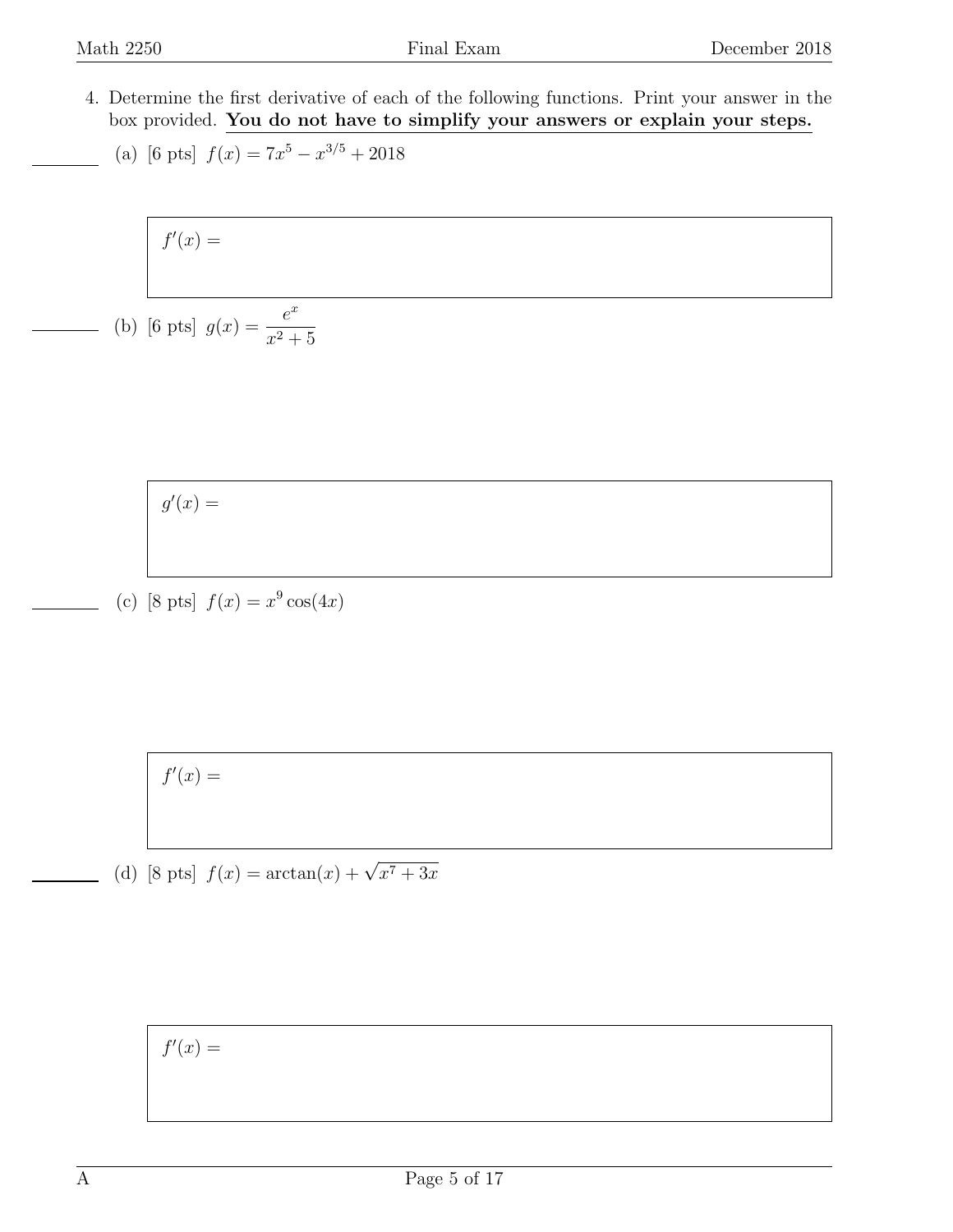<span id="page-5-0"></span>5. (a) [10 pts] Determine  $\frac{dy}{dx}$  $\frac{dy}{dx}$  where  $2x^3 + 3x^2y + y^3 = 4$ . Print your answer in the box provided. You do not have to simplify your answer.

> dy  $\frac{dy}{dx} =$

(b) [5 pts] Determine all points on the graph of  $2x^3 + 3x^2y + y^3 = 4$  at which the curve has a horizontal tangent line. Give your answer(s) in the form  $(x, y)$ . (You may use your work from part (a).)

Answer: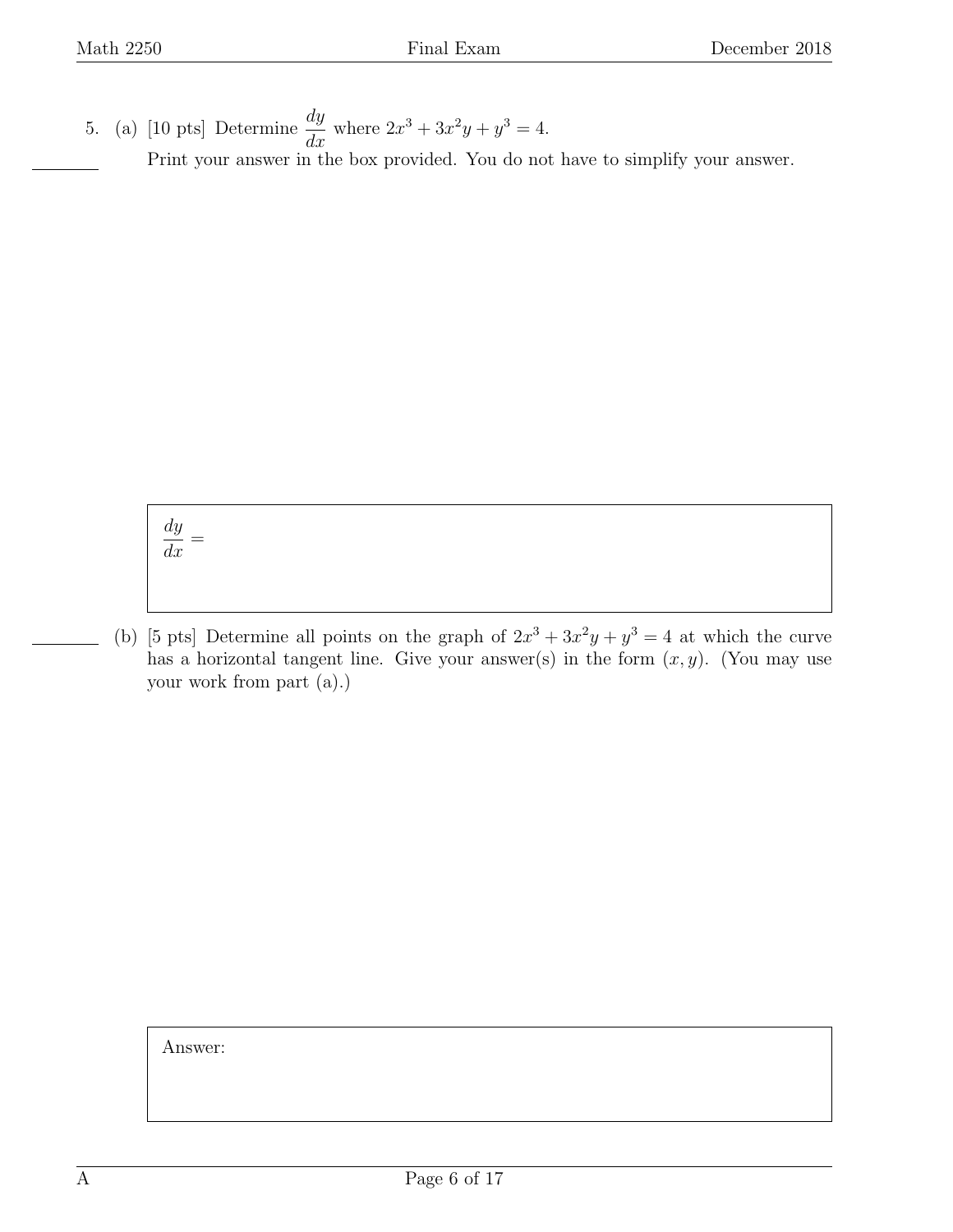<span id="page-6-0"></span>6. Determine the following indefinite integrals. Print your answer to each part in the box provided. You do not have to simplify your answers or explain your steps.

(a) [6 pts] 
$$
\int (x^3 - 7x + 12) dx
$$

Final answer:

(b) [6 pts] 
$$
\int \left( \frac{1}{\sqrt{1-x^2}} + \sec(x) \tan(x) \right) dx
$$

Final answer:

(c) [8 pts] 
$$
\int e^{\sin(3x)}(\cos(3x)) dx
$$

Final answer: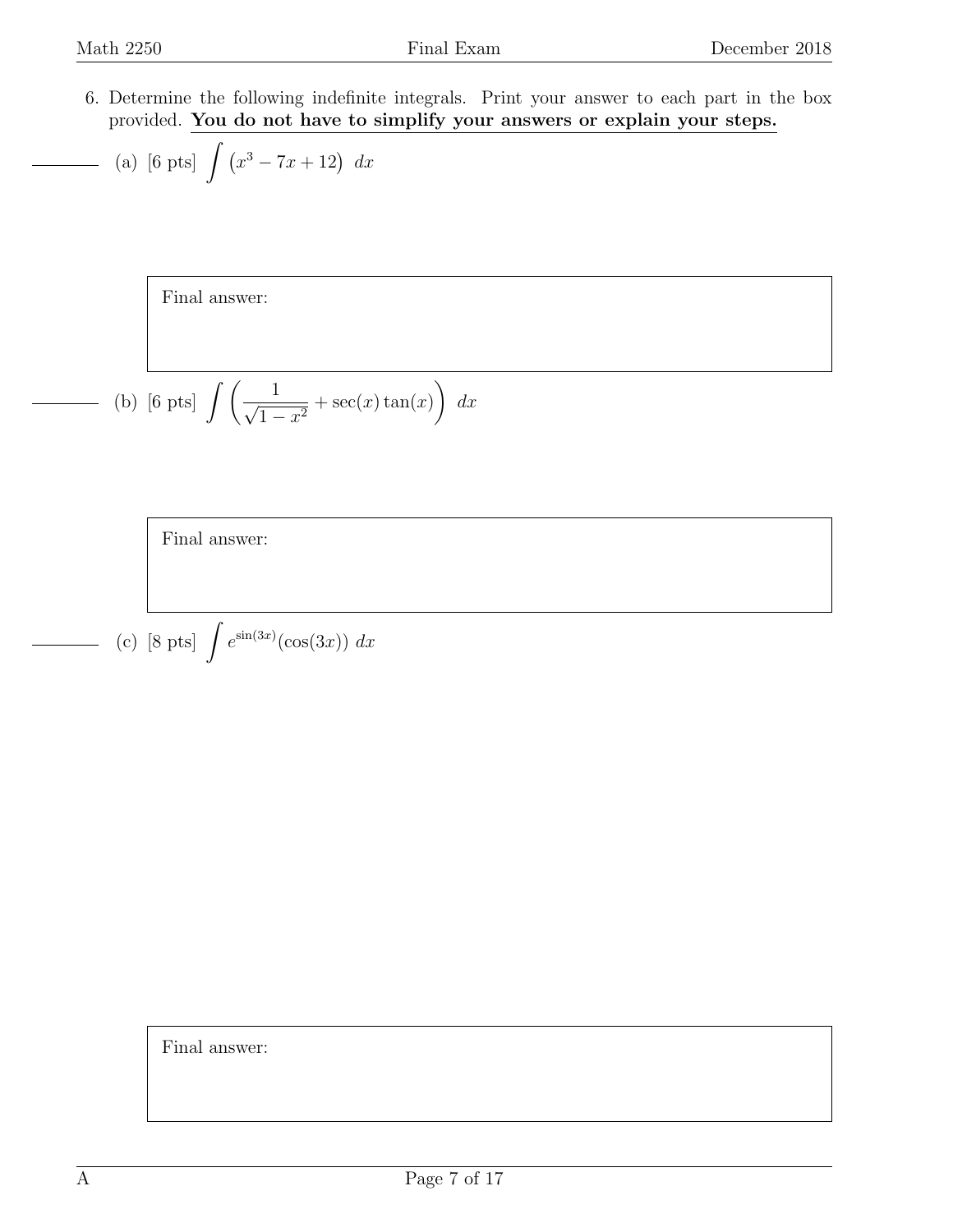<span id="page-7-0"></span>7. Evaluate the following definite integrals. Print your answer in the box provided. You do not have to simplify your answers or explain your steps.

(a) [6 pts] 
$$
\int_0^{1/2} (e^x - \cos(\pi x)) dx
$$

Value:

(b) [8 pts] 
$$
\int_0^1 \left( \frac{1}{x^6 - 4x + 7} \right) (6x^5 - 4) dx
$$

Value: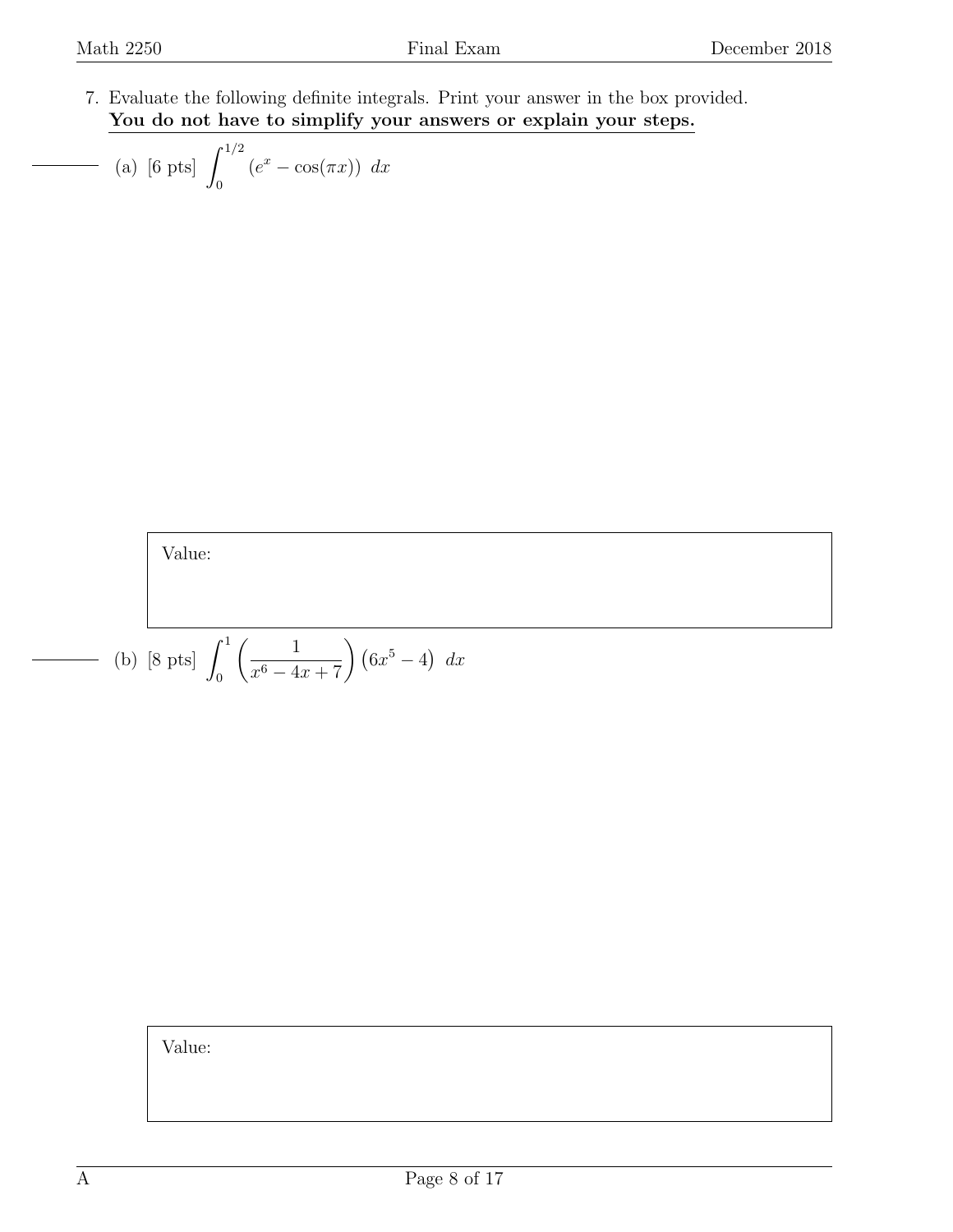<span id="page-8-0"></span>8. [10 pts] Use calculus to determine the absolute maximum and absolute minimum values of the function below on the interval  $[1, 5]$ :

$$
f(x) = x^3(x-4)^3
$$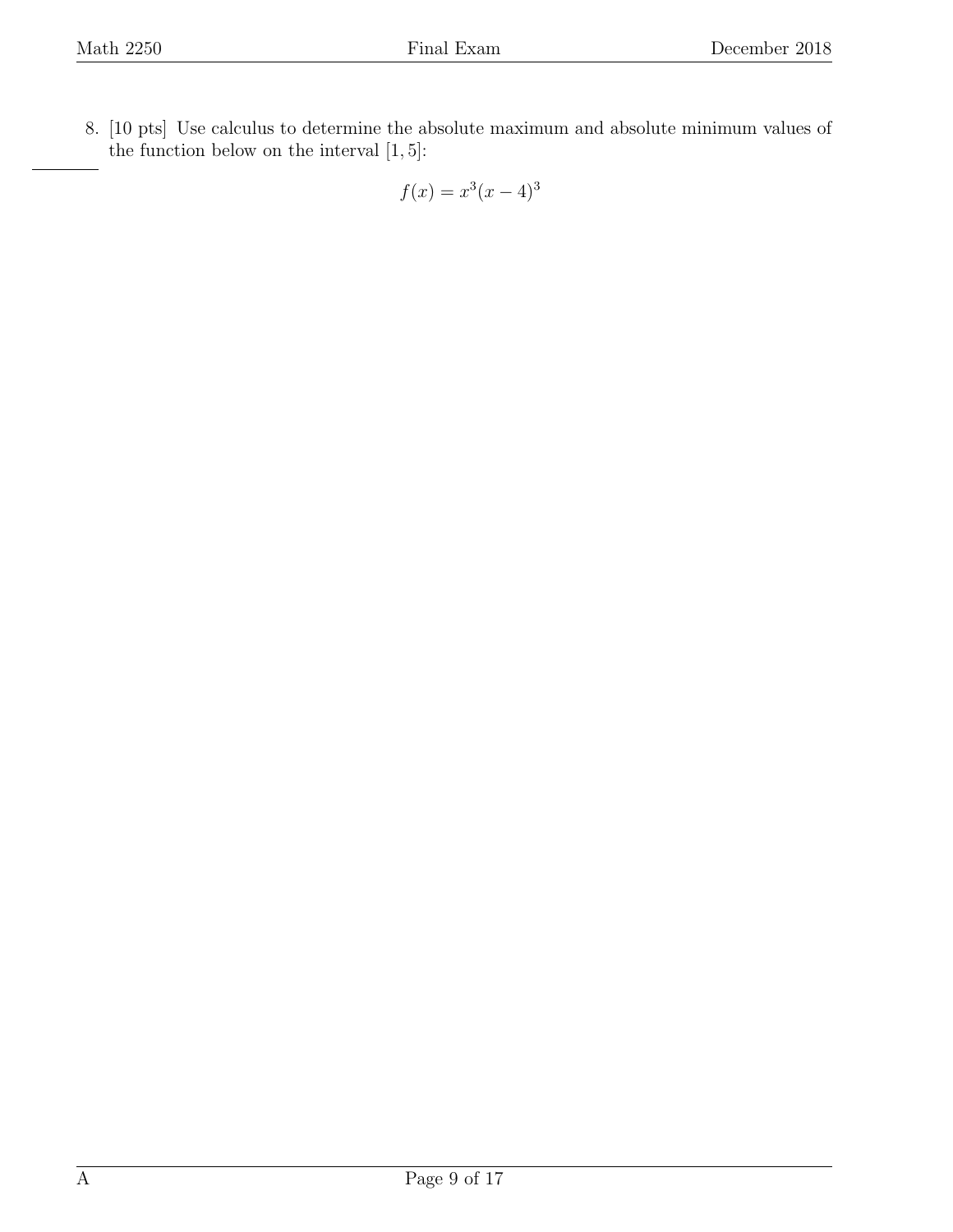<span id="page-9-0"></span>9. [14 pts] Sketch the graph of a function  $f$  satisfying all of the following properties:

- The domain of f is  $[-6, -1) \cup (-1, 3) \cup (3, 6]$
- $\lim_{x \to -1} f(x) = 1$
- $\lim_{x \to 3^{-}} f(x) = \infty$  and  $\lim_{x \to 3^{+}} f(x) = 2$
- $f(-4) = -1$  and  $f(2) = -2$
- $\bullet\,$   $f$  is continuous at every point in its domain
- The increasing/decreasing behavior of  $f$  is given in the following table:

| interval <sub>1</sub> | $[-6, -4)$ | $\cdots$ $(-4,-1)$ |                                                                         |  |
|-----------------------|------------|--------------------|-------------------------------------------------------------------------|--|
|                       |            |                    | $\alpha$ decreasing   increasing   decreasing   increasing   increasing |  |

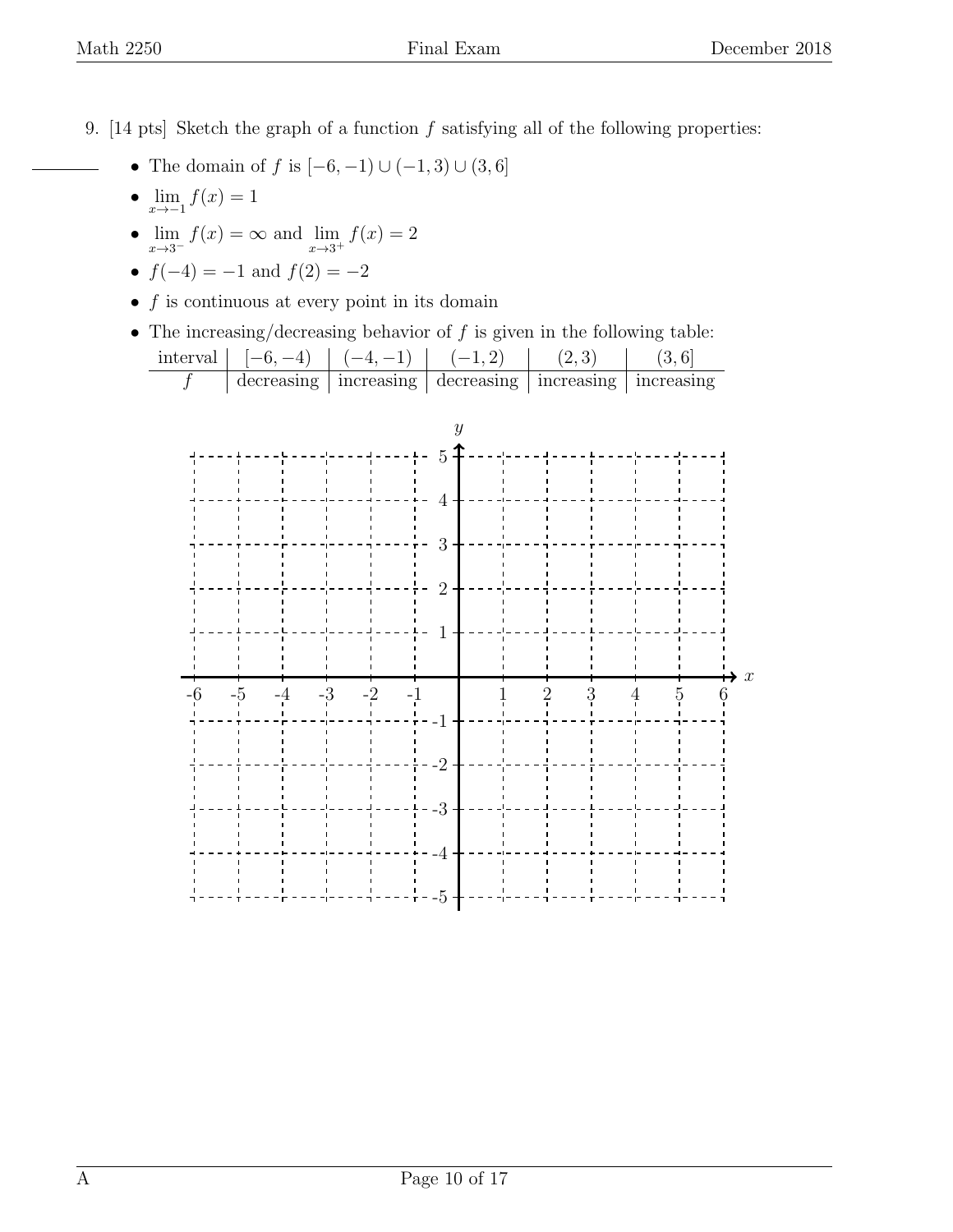- <span id="page-10-0"></span>10. Consider the function  $f(x) = e^{x^2}$ .
	- (a) [10 pts] Determine interval(s) on which f is increasing and interval(s) on which f is decreasing.

(b) [6 pts] Approximate the integral  $\int_3^3$ 1  $f(x) dx$  by a Riemann sum using four sub-intervals of equal width and left endpoints. You <u>do not</u> need to simplify your expression for the or equal width and left endpoints. For <u>do not</u> heed to simplify your express.<br>Riemann sum; expressions involving powers of e such as  $e^{\sqrt{2}}$  are acceptable.

(c) [4 pts] Based only on your answer to part (a), will your final answer to (b) be an over-estimate or under-estimate of the true exact value of  $\int_3^3$ 1  $f(x)$  dx? Explain briefly.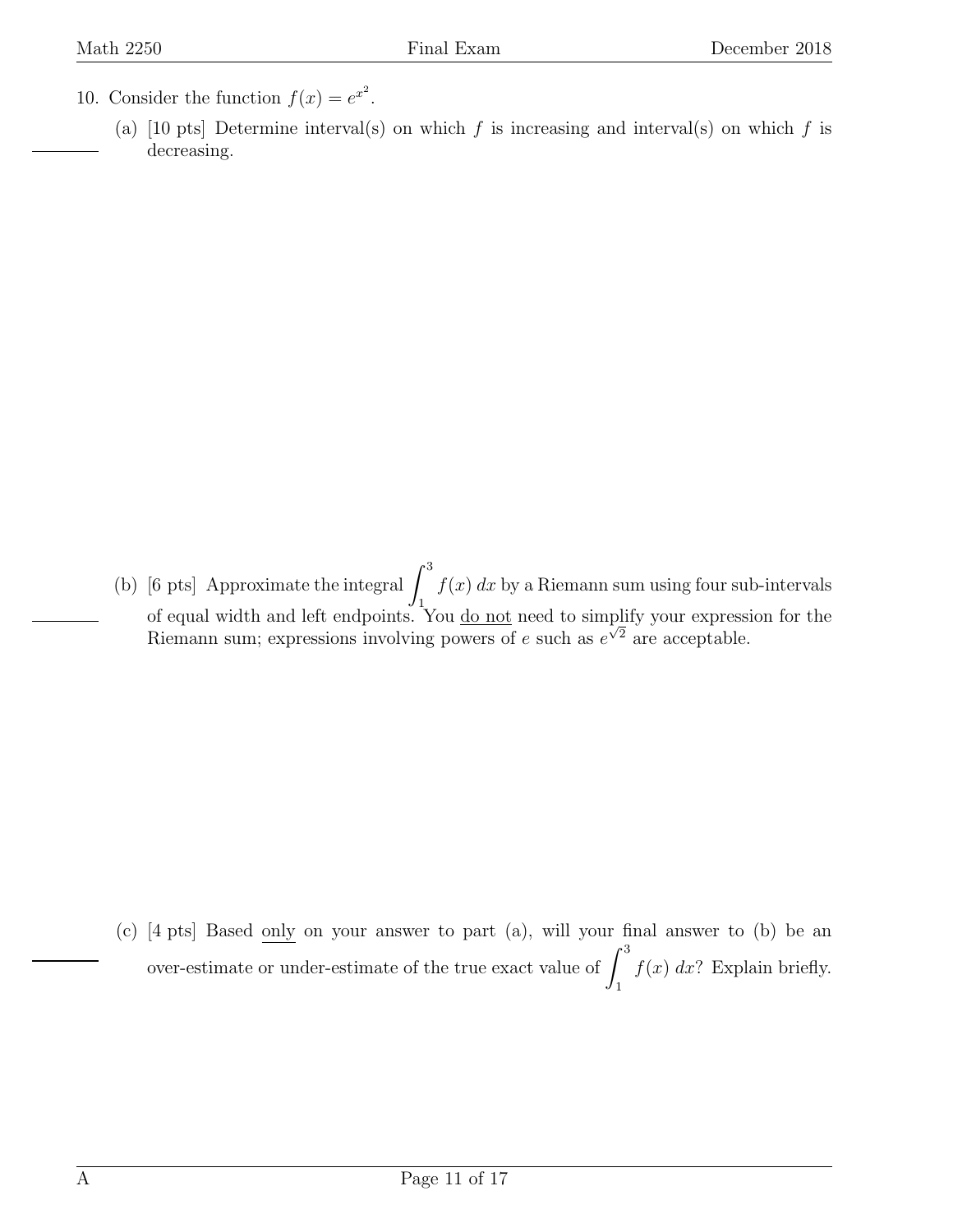- <span id="page-11-0"></span>11. Consider the function  $g(x) = x^2 + 4$ .
	- (a) [8 pts] Determine the linearization  $L(x)$  of  $g(x)$  at  $x = 2$ .

(b) [4 pts] Sketch the graph of  $y = L(x)$  on the graph of  $y = g(x)$  below.



(c) [4 pts] Use  $L(x)$  to estimate the value of  $g(2.5)$ .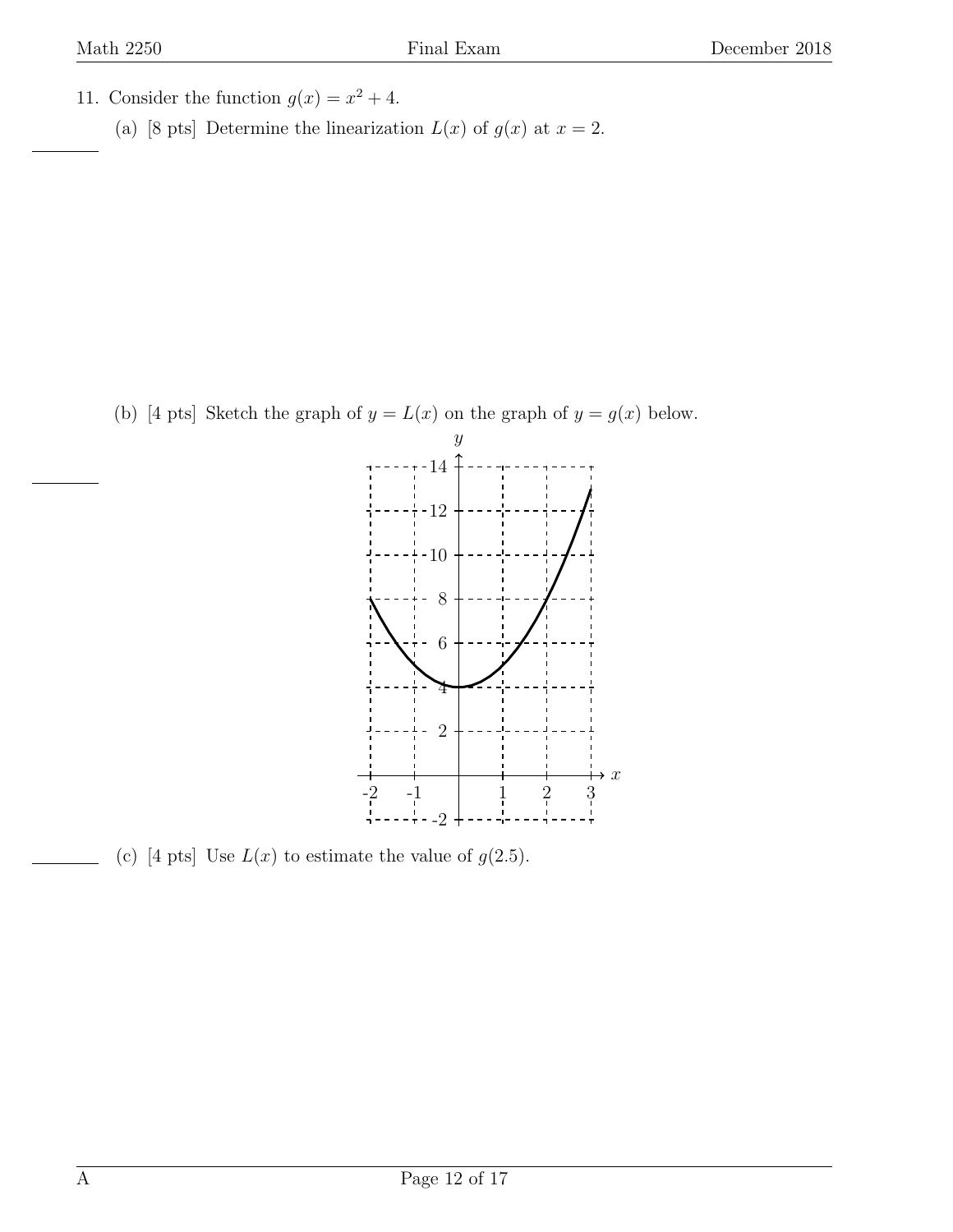<span id="page-12-0"></span>12. An object moves along a straight line with position function  $s(t)$ , where s is in meters and t is in seconds with  $0 < t < 10$ . The graph below represents  $v(t)$ , the object's velocity function.



(a) [4 pts] Determine the intervals on which the object's position function  $s(t)$  is increasing.

(b) [4 pts] Determine intervals on which the graph of the object's position function  $s(t)$  is concave upward.

(c) [4 pts] Determine all values of t at which the position function  $s(t)$  has a relative minimum.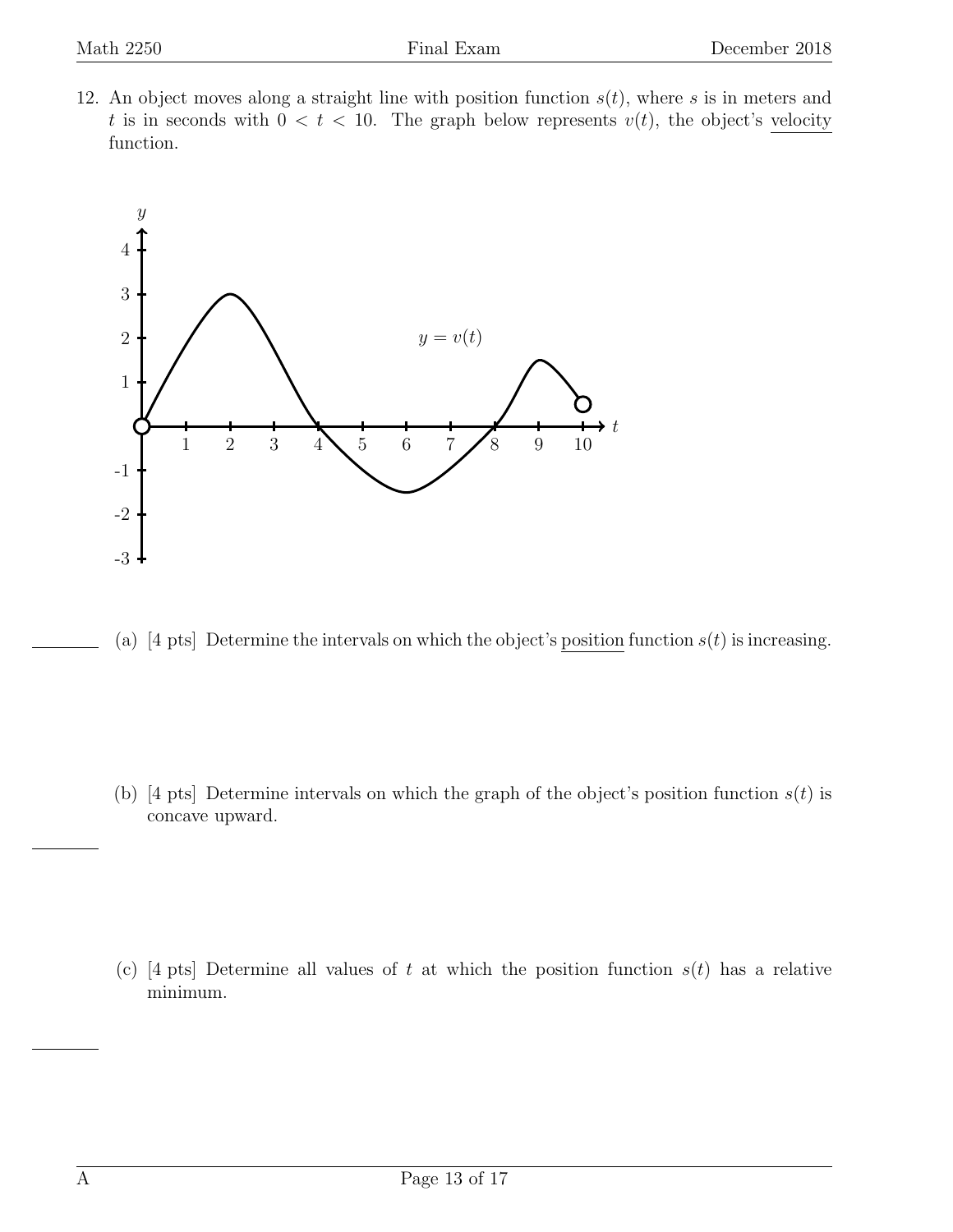<span id="page-13-0"></span>13. [15 pts] The dimensions of a rectangle are changing, but the rectangle's height is always twice its width. When the area of the rectangle is  $50 \text{ in}^2$ , the area of the rectangle is increasing at a rate of 10 in<sup>2</sup> per second. Determine the rate of change of the perimeter of the rectangle at that instant.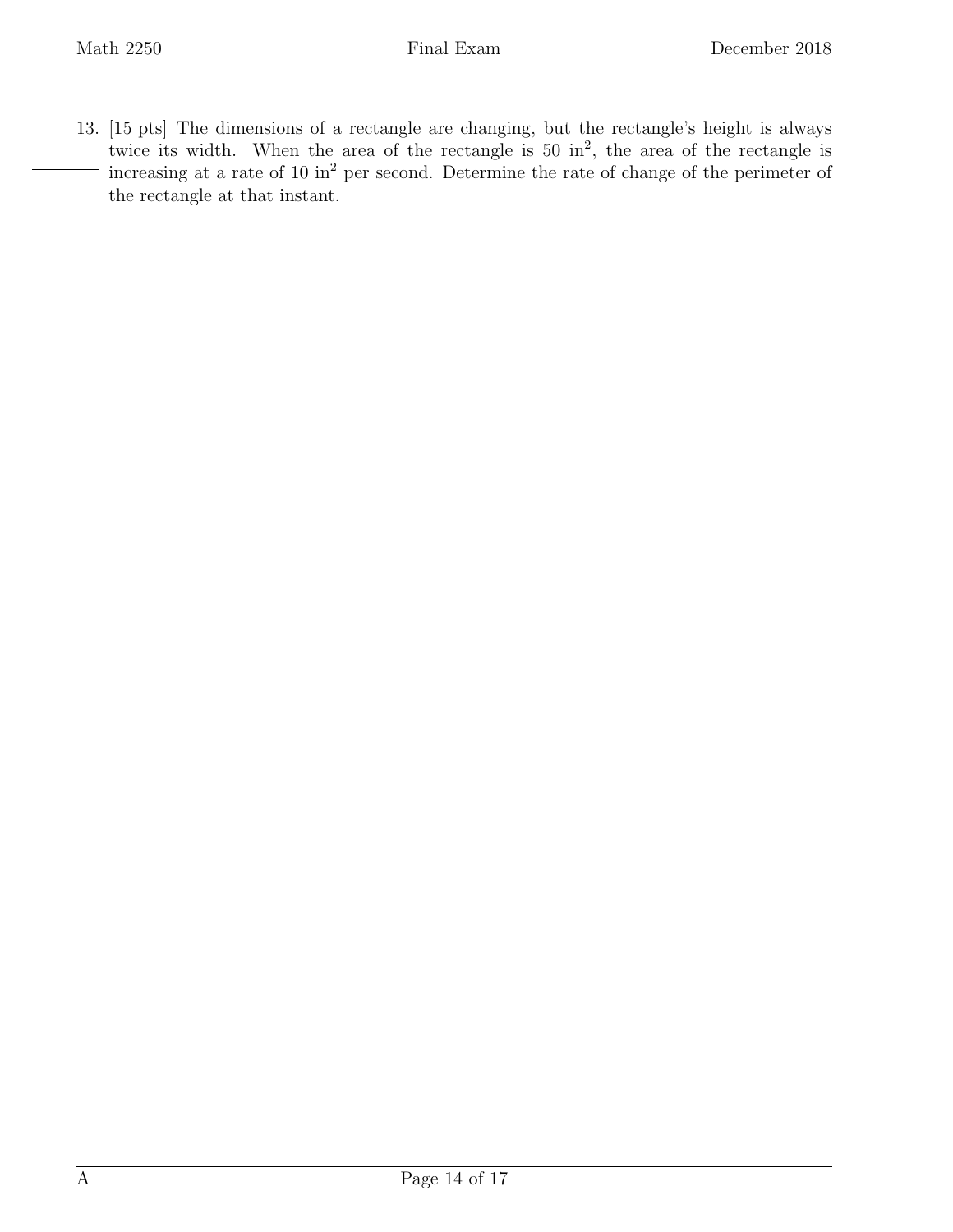- <span id="page-14-0"></span>14. You plan to make a box with a square base and lid, with largest possible volume, and with surface area  $140 \text{ in}^2$ . Note: The last part of this problem is on the next page.
	- (a) [10 pts] If the square base of the box is x inches wide, determine a formula for the function  $V(x)$  representing the volume of the box (in cubic inches). Your function should contain the variable  $x$  and cannot contain any other variables.

(b) [5 pts] Determine a domain for  $V(x)$  which makes sense in the context of the scenario. Briefly explain why you chose the domain you provided.

The problem continues on the next page.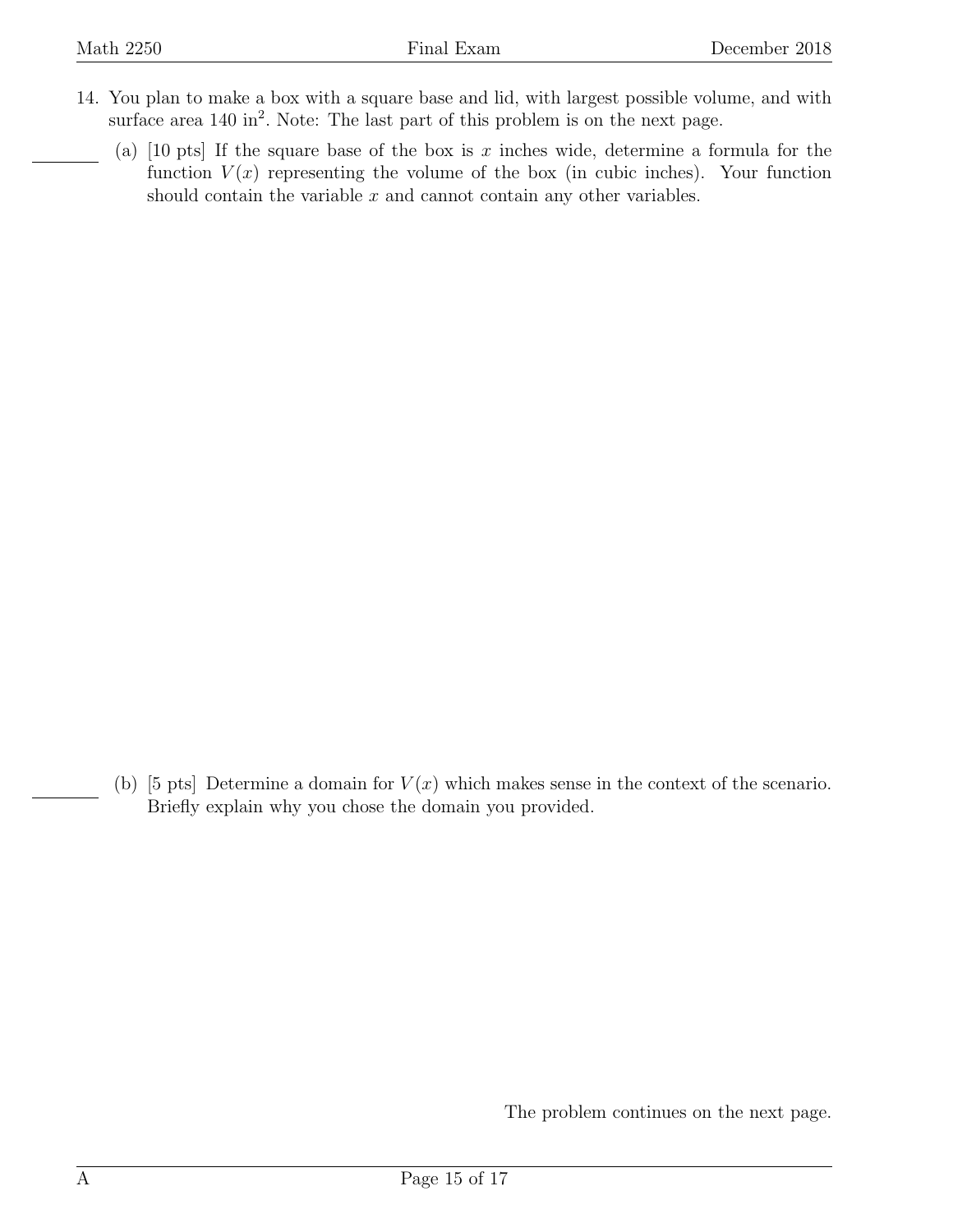## Problem 14, continued:

(c) [10 pts] Determine the largest possible volume of such a box. You must use calculus to verify that the volume you find is the largest possible volume.